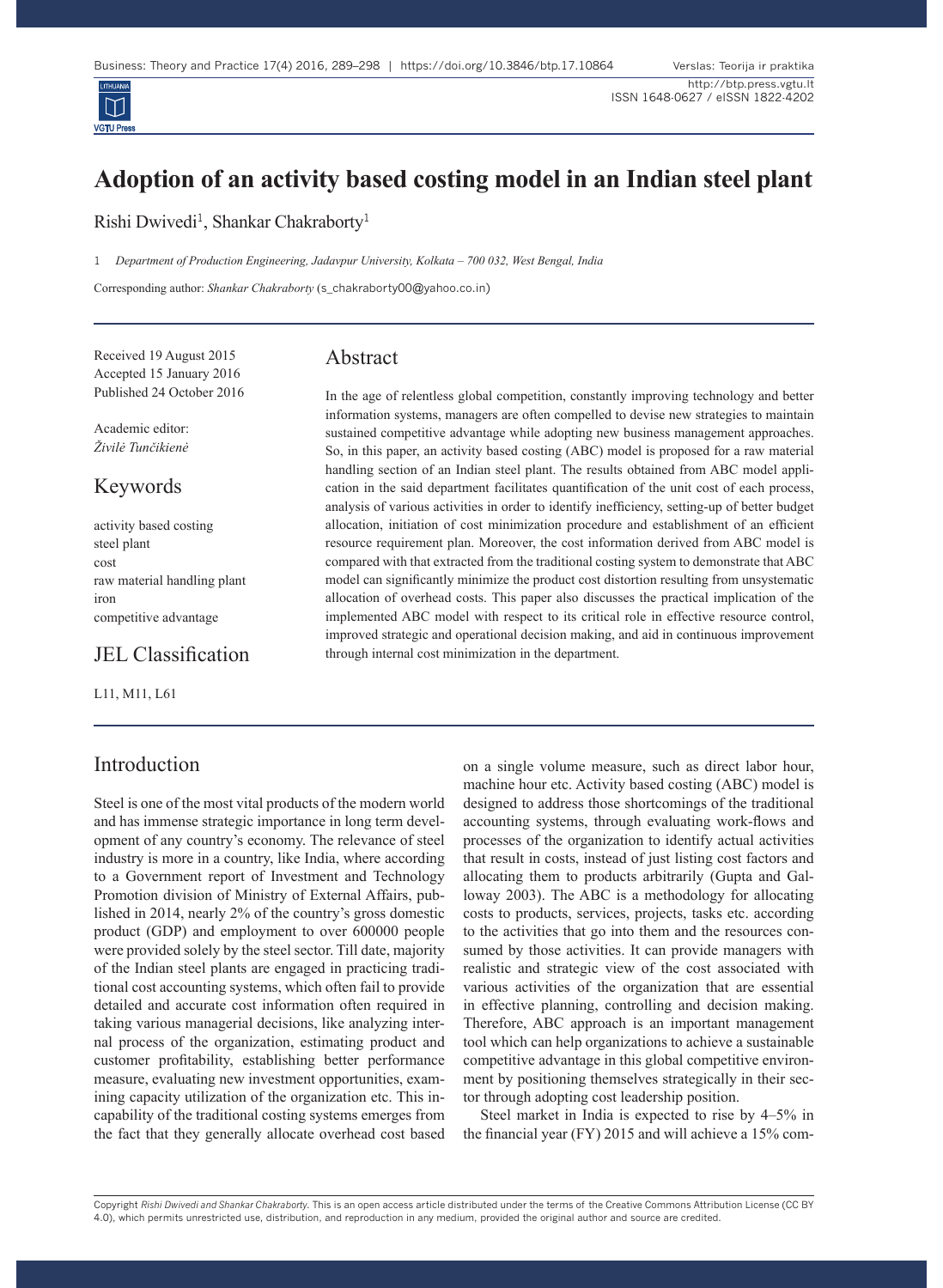pound annual growth rate after FY 2017, and it has the potential to become the second largest steel consuming nation behind China during FY 2015–2020, according to a research report of Deutsche Bank. With such an enormous opportunity available in the Indian market, there is bound to be immense competition among the Indian steel plants to acquire as much market share as possible. So, there is a need of application of a modern accounting tool in the form of ABC model in the Indian steel plants, which can provide accurate cost information at different activity levels of the plant in order to manage costs according to the prevailing business environment. Thus, this paper intends to develop and implement an ABC model in a raw material handling department of an Indian steel plant to demonstrate its efficiency in improving organizational performance, productivity and profitability. The results derived from the application of ABC model in the said department are helpful to show how it guides the managers of the organization to analyze the efficiency and effectiveness of resources and activities with a view to formulate new innovative strategies related to products, resources and market in order to satisfy the changing demands of the customers for long term competitive edge.

## 1. Review of the past literature

Baxendale (2001) demonstrated that the application of ABC model in a manufacturing organization would provide more strategic information than the traditional costing system, and assist the managers in improving their business competitiveness. Narayanan and Sarkar (2002) discussed about the impact of cost information derived from ABC model on manager's product pricing, product portfolio and customer portfolio decisions. Dickinson and Lere (2003) elucidated the ways in which ABC approach could assist in managing the marketing functions of an enterprise. Beheshti (2004) discussed about the usefulness of an activity based cost management (ABCM) system in providing managers with a strategic view of those essential activities for having a competitive edge of the organization. Roztocki and Weistroffer (2005) presented a framework for evaluating information technology investments, integrating value chain analysis with ABC model and fuzzy logic. Gonzalez-Gomez and Morini (2006) proposed an adapted ABC model for cost estimation of winemaking and showed that the information provided by ABC method would assist the winery managers in improving their business competitiveness. Singer and Donoso (2006) analyzed how the ABCM methodology could assist in cost estimation and feasibility assessment, by describing the production system as a network of activities connected by physical flows. Tsai and Lai (2007) applied an ABC model on joint products decisions while incorporating capacity expansion and outsourcing features through employing a mathematical programming approach. Banker et al. (2008) studied the impact of ABC model on adoption of world-class manufacturing practices and plant performance. Rezaie et al. (2008) proposed a costing framework on the basis of ABC model and product cost tree concept for flexible manufacturing systems. Kim (2009) developed a framework based on ABC approach to quantify the cost savings that the implementation of an enterprise resource planning system should achieve in order to justify the investment. Popesko (2010) detailed out the necessary steps required in implementation of an ABC model in a manufacturing organization, and also elucidated those procedures for activity output measurement and cost assignment. Savory (2010) integrated ABC and discrete event simulation models to provide estimate of manufacturing costs for a part family and U-shaped manufacturing cell. Ahmadzadeh et al. (2011) examined how organizational factors, such as size, industry type, cost structure, importance of cost information, and products and services would diversely affect adoption of ABC model in the listed companies of the Tehran Stock Exchange. Kareem et al. (2011) developed an ABC model to estimate cost of a job on a lathe machine considering maintainability of the machine tool. Kim et al. (2011) applied an ABC model to assign rebar fabrication cost to project for demonstrating its superiority over the traditional costing system, while providing more precise and detailed cost information on product and processes. Pedro et al. (2011) implemented an ABC model in a Portuguese enterprise manufacturing metallic structures to understand its real advantages and disadvantages. Al-Tahat and Abbas (2012) proposed a costing model based on ABC to estimate the production cost of steel casting. Gupta (2013) presented the implementation methodology of an ABC model in a global manufacturing enterprise having various product lines to exhibit its impact on the organization's performance. Kumar and Mahto (2013) performed a comparative analysis of application of ABC model with traditional costing method in an automobile parts manufacturing company in order to comprehend the true cost of the components. Chen et al. (2014) implemented ABC model and economic value added approach in the traditional profitability analysis to derive a better performance measurement system. Kaspina et al. (2014) discussed about the applicability of ABC model in an organization to prove its appropriateness in business model building process, while providing critical insights about expense structure, revenue structure, cash flow pattern and cost of a product/service of the enterprise.

The past researchers have successfully implemented ABC model in several manufacturing as well as service industries for solving diverse tactical, operational and strategic managerial decision making problems. Even though, ABC model has several benefits, its successful implementation is relatively expensive than the traditional costing system, and its application needs support from the domain experts. It is noticed that till date, ABC model has not been adopted in any of the Indian steel plants. So, this paper proposes the application of ABC model in a specific department of a steel plant of India. The derived results from the application of ABC model in the said de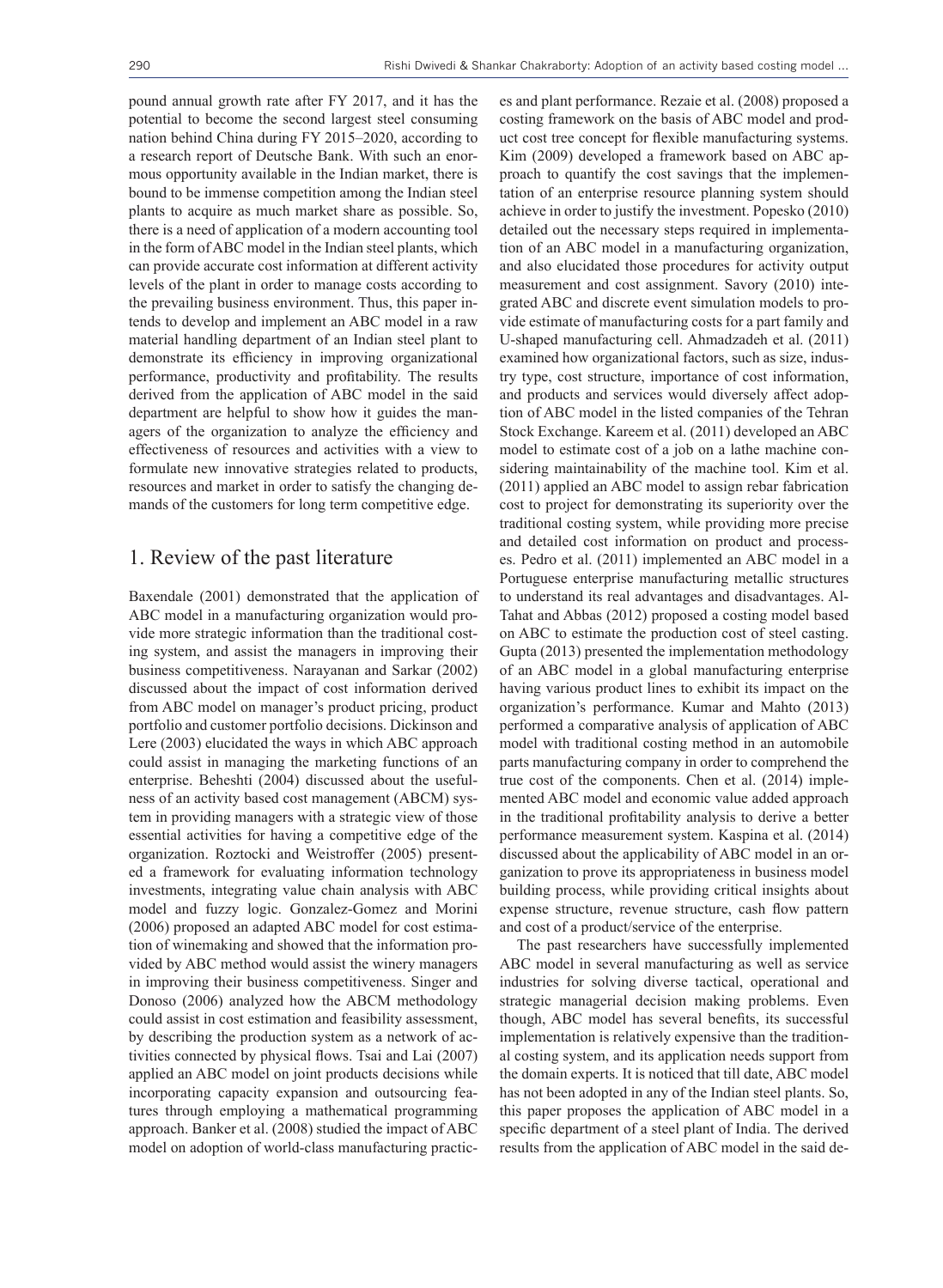partment provide more accurate cost information at various activity levels. Additionally, the information extracted from the adopted ABC model is effectively employed to identify different value adding and non-value adding activities in the organization, which in turn provide its mangers with opportunities to streamline or reduce costs through minimizing or eliminating the non-value adding activities. The possible problems related to ABC model implementation in the said department may be the reluctance of the existing employees to accept this new cost management system and lack of appropriate management information system for supporting its seamless adoption.

#### 2. ABC model development

The accounting system of a raw material handling plant (RMHP) of an Indian steel plant is considered here for the development and subsequent implementation of ABC model. The identity of this steel plant is not disclosed here for confidentiality reason, and henceforth, it is referred to as XYZ Limited. It has a capacity to produce 2.088 million tons of hot metal, 1.8 million tons of crude steel and 1.586 million tons of saleable steel annually.

The RMHP of XYZ Limited primarily handles five kinds of raw materials, i.e. iron ore lump, limestone, dolomite, iron ore fines and coke. So, five corresponding cost objects associated with managing of the above-mentioned raw materials in RMHP are identified as iron ore lump handling cost, limestone handling cost, dolomite handling cost, iron ore fines handling cost and coke handling cost respectively. The cost object of iron ore lump handling cost mainly consists of the expenditure related to five activities, i.e. tippling, screening, conveyor belt movement, stacking and reclaiming. Figure 1 demonstrates the procedure of iron ore lump handling in RMHP before it is delivered to blast furnace. Here, iron ore lumps are first unloaded employing tipplers, which then undergo for screening to separate any undersized fraction. The separated iron ore lumps are then stored with the help of stackers to form beds. Reclaimers are subsequently utilized to retrieve iron ore lumps from these beds in order to despatch them to blast furnace.

The cost objects of limestone handling cost and dolomite handling cost comprise of the total expenses incurred on managing of limestone and dolomite respectively in RMHP,

while utilizing various activities, like tippling, screening, conveyor belt movement, stacking, reclaiming, bunker storage, blend mixing and flux crushing. The activities used for handling of limestone and dolomite in RMHP of XYZ Limited are almost the same. It is observed that limestone or dolomite is first tippled, and then delivered to three different places according to the requirement, i.e. stackers for bed formation, bunkers for storage and flux crushers for crushing. When the raw materials of limestone or dolomite are transported to stackers, reclaimers are applied to recover them from the stacked bed to ultimately transfer them to the bunkeRs. Raw materials stored in the bunkers are finally conveyed to the lime calcination plant. On the other hand, limestone or dolomite delivered to crushers is first pulverized, and afterwards screened to remove any unacceptable range of size. Further, the crushed and separated raw materials are sent to bunkers (different from the earlier one) for intermittent storage, and subsequently to sinter mix/blend mix beds for production of the base mix. The prepared base mix is stacked and reclaimed with the aim of finally dispatching it to the sinter plant. Conveyor belts are used for movement of materials between different operation points. The detailed limestone or dolomite handling process in RMHP of XYZ Limited is exhibited in Figure 2.

The procedures carried out in handling of coke are very similar to those performed in limestone or dolomite handling. The exception is that the raw materials in this case are only delivered to coke crusheRs. In other words, all those activities necessary in delivering raw materials to the lime calcination plant as mentioned earlier are excluded. The screening activity is also not performed here after the crushing of coke, and instead of tipplers, other mechanical equipments are employed for unloading. Figure 3 exhibits the coke handling procedure in RMHP. The cost object of coke handling cost provides information on the total expenditure incurred on all activities/processes carried out while managing coke movement in RMHP.

The cost object of iron ore fines handling cost contains the total cost associated with all those activities required in systematic and continuous flow of iron ore fines from the unloading points to sinter plant. Tippling, conveyor belt movement, stacking, reclaiming, bunker storage and blend mixing are the main activities performed while managing iron ore fines in RMHP. The complete handling process of iron ore fines in RMHP is shown in Figure 4.



**Figure 1.** Detailed procedure of iron ore lump handling in RMHP.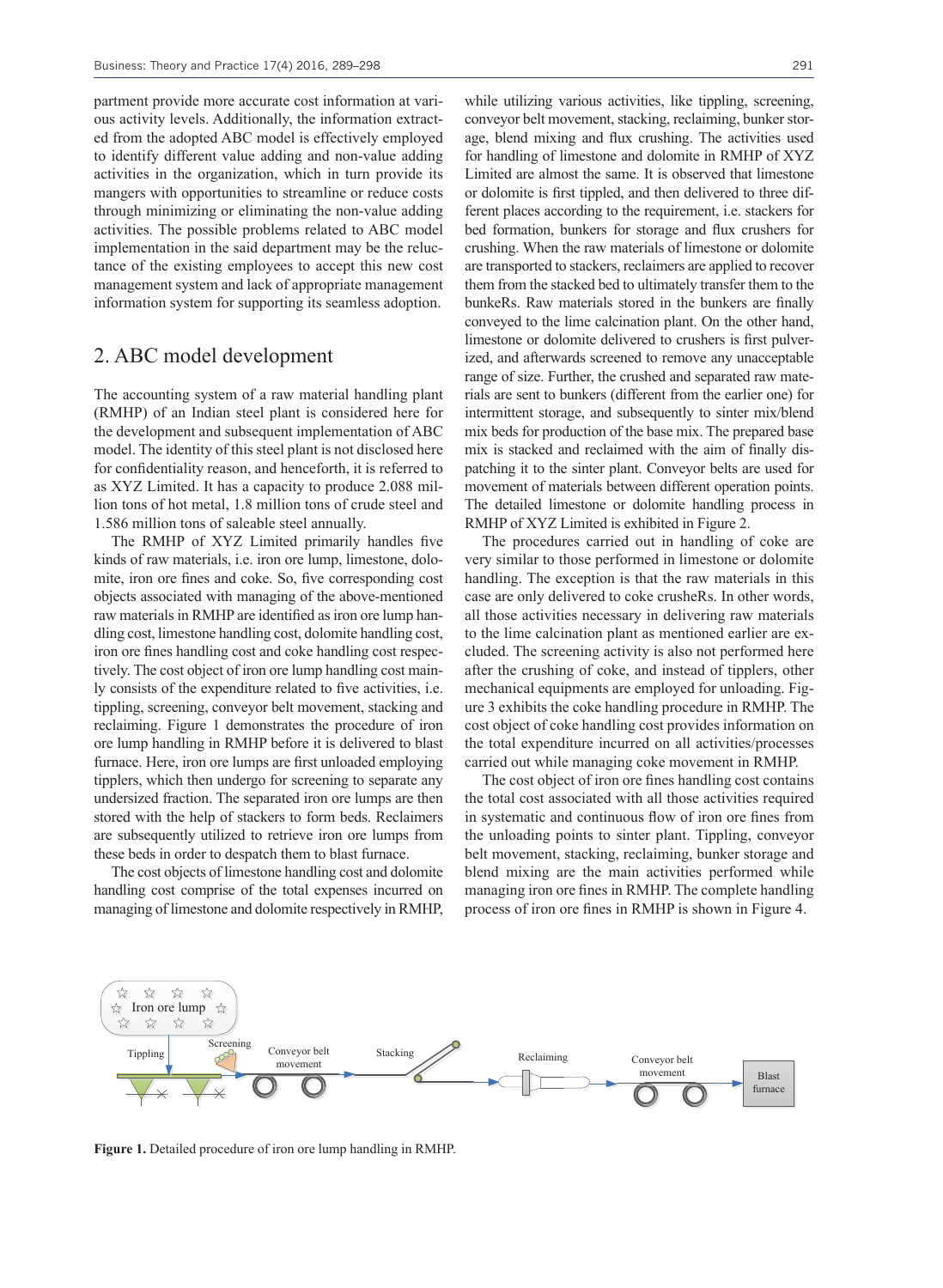

**Figure 2.** Limestone/dolomite handling process in RMHP.



**Figure 3.** Coke handling procedure in RMHP.



**Figure 4.** Handling process of iron ore fines in RMHP.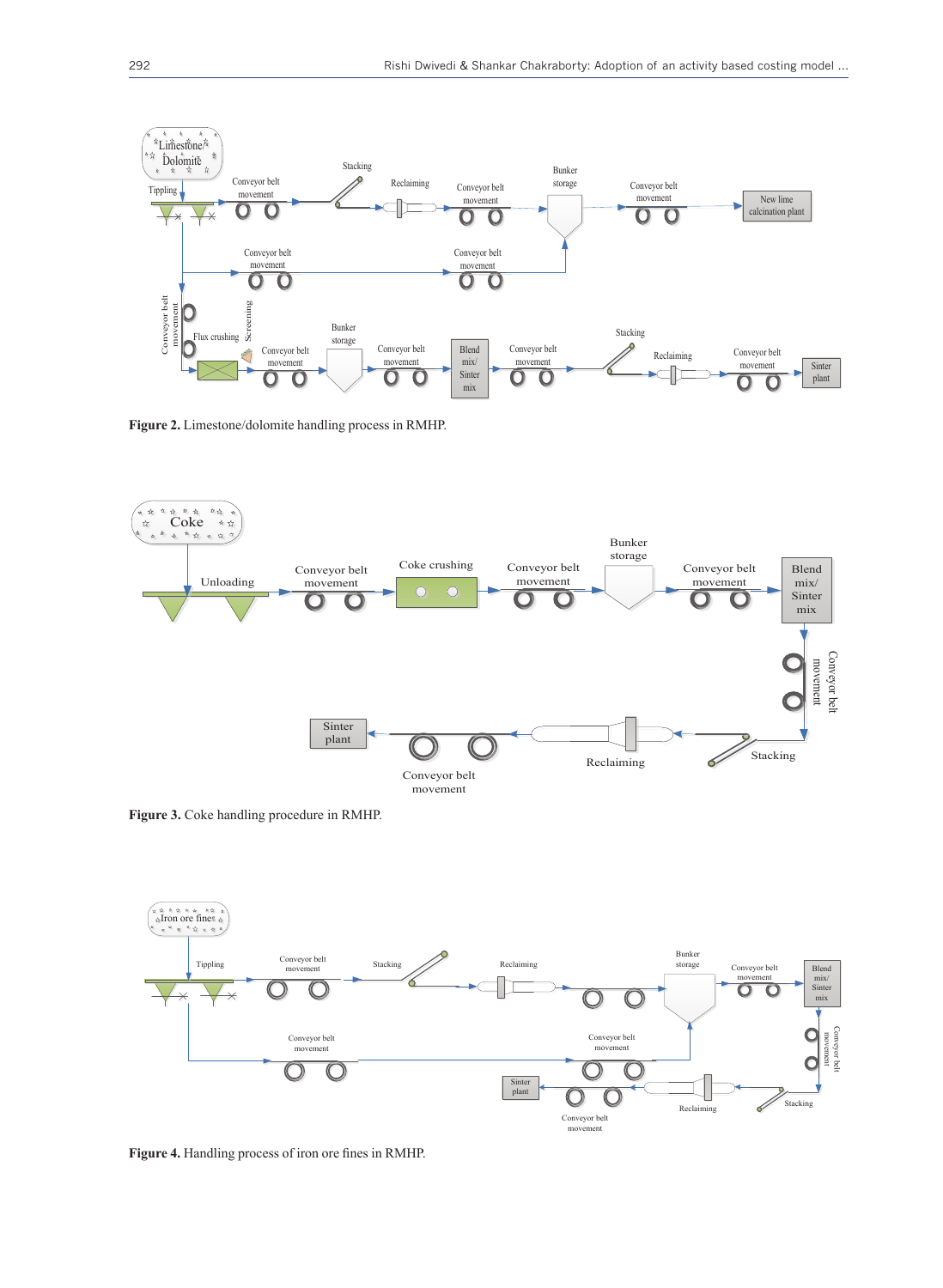It is concluded from the above discussions that the activities required by the five cost objects can be classified into ten activity pools, i.e. reclaiming, stacking, tippling, conveyor belt movement, screening, flux crushing, bunker storage, blend mix/sinter mix, unloading and coke crushing. The activity pool of reclaiming comprises of those activities required to recover raw materials from various beds. Further, it is observed that sinter mix/ blend mix bed is the place where the base mix is produced, and hence, all the activities related to blending base mix are accumulated into the activity pool of blend mix/sinter mix. The activity pools of flux crushing and coke crushing consist of all those activities as carried out in running flux crushers and coke crushers respectively. Additionally, each and every activity required for storing raw materials in bunker is put into the activity pool of bunker storage. A series of belt conveyors are employed to transfer materials from one stage to another stage, and therefore, all activities connected to operation of conveyor belts are attached to the activity pool of conveyor belt movement. The activity pool of tippling includes all those activities directly associated with off-loading of iron ore lump, iron ore fines, limestone and dolomite while utilizing tipplers, whereas, unloading activity pool comprises of those activities related to off-loading of coke using different mechanical equipments. Moreover, it is observed that screens are engaged in RMHP to separate any undesired range of size of raw materials, so all the activities linked to those screens are placed into the activity pool of screening. The activity pool of stacking contains those activities required during storing of raw materials for bed formation, while employing stackeRs. The next step in ABC model development is to identify different resource centers required by these activity pools, and they are recognized through critically analyzing the ten activity pools. Executive manpower resource cost, non-executive manpower resource cost, electricity resource cost, operating supplies resource cost, maintenance cost, mechanical spares resource cost, electrical spares resource cost, administrative resource cost and contract staff resource cost are recognized as various resource centers essential for the above-mentioned activity pools. The developed ABC model in RMHP of XYZ Limited is exhibited in Figure 5.



**Figure 5.** Developed ABC model for RMHP of a steel plant.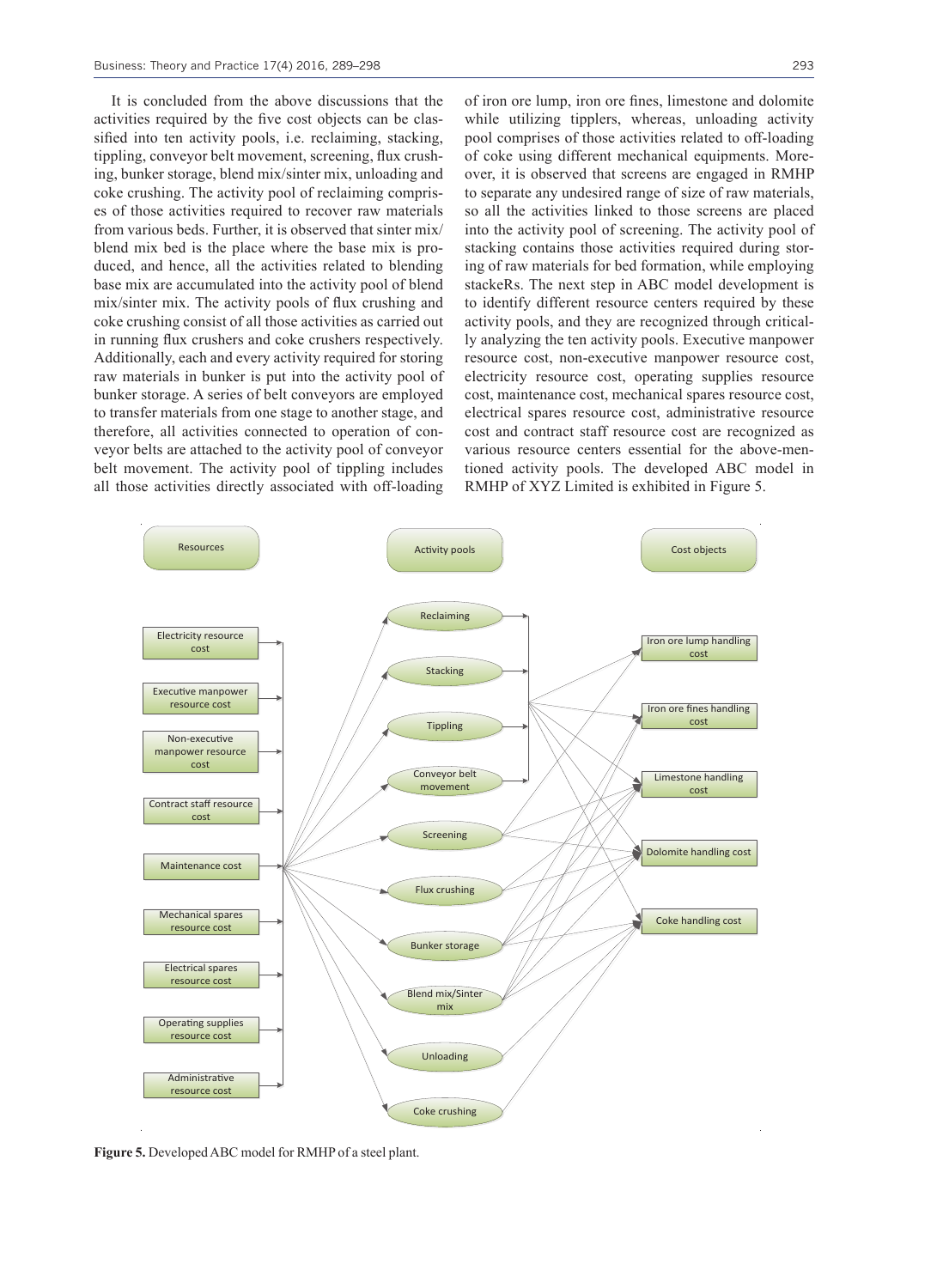## 3. Implementation of ABC model in RMHP

The RMHP of XYZ Limited has 56 executive staffs and 493 non-executive staffs in FY 2013–2014 working as a team to achieve the objectives of the plant. The services of contract workers are also utilized by the plant in case of any unseen incidental requirement. All the relevant data necessary for implementation of ABC model in RMHP are accumulated from FY 2013–2014.

#### **3.1. Assignment of resource cost**

Executive staff members employed in RMHP are categorized into three groups in accordance to their nature of work, i.e. mechanical maintenance, electrical maintenance and operational supervision. The total working hours per year dedicated to the ten activity pools differ for each individual group of executive workers, and are traced down from their respective scheduled duty charts and job log books. These time allocations are further translated into monetary units through converting time devoted by individual group of staff members to each activity into the time equivalent cost. It is estimated that the total executive manpower resource cost assigned to ten activity pools is Rs. 15163409 in reclaiming, Rs. 13600137 in stacking, Rs. 6186812 in tippling, Rs. 17416731 in conveyor belt movement, Rs. 3642723 in screening, Rs. 7821622 in flux crushing, Rs. 5752392 in bunker storage, Rs. 9363782 in blend mix/sinter mix, Rs. 1663427 in unloading and Rs. 4311934 in coke crushing.

Similarly, non-executive employees of RMHP are also grouped into three categories (mechanical, electrical and operations). Scheduled duty routines of individual group of the non-executive workers are referred to accumulate information on respective time devoted by each group to different activities. These time allocations to ten activity pools are then converted into monetary units utilizing the methodology adopted earlier. It is computed that the total non-executive resource costs allocated to the activity pools of reclaiming, stacking, tippling, conveyor belt movement, screening, flux crushing, bunker storage, blend mix/sinter mix, unloading and coke crushing are Rs. 73994308, Rs.67071591, Rs. 31587486, Rs. 88005555, Rs. 15296302, Rs. 29763537, Rs. 34281957, Rs. 50407327, Rs. 8912480 and Rs. 15213396 respectively.

Contract workers are also employed in RMHP of XYZ Limited to complete some constrained works that usually occur due to some unprecedented situations. It is observed that one set of contract workers only performs jobs related to a single activity in RMHP. So, the total number of contract workers employed for each activity of RMHP and the corresponding expenditure outlay towards their salary are traced down from the contract labor record book and financial report of the department for the concerned period. It is observed that the total non-executive manpower resource cost apportioned to ten activity pools

is Rs. 17526899 in reclaiming, Rs. 1625349 in stacking, Rs. 7384760 in tippling, Rs. 20768072 in conveyor belt movement, Rs. 4271430 in screening, Rs. 8735876 in flux crushing, Rs. 7339640 in bunker storage, Rs. 11240076 in blend mix/sinter mix, Rs. 2155768 in unloading and Rs. 4592288 in coke crushing.

The financial report for FY 2013–2014 of RMHP also provides the cost information on the total expense incurred on electricity consumption in that specific department. This electricity resource cost is then distributed among different activity pools according to their proportionate electricity consumptions (in kilowatt-hours). It is estimated that the total cost related to electricity consumption in RMHP equals to Rs. 135637434, from which Rs. 18107597 is assigned to reclaiming, Rs. 15557614 is allocated to stacking, Rs. 8287447 is allotted to tippling, Rs. 30993154 is assigned to conveyor belt movement, Rs. 3960613 is allocated to screening, Rs. 18745093 is allotted to flux crushing, Rs. 1966743 is assigned to bunker storage, Rs. 16479948 is allocated to blend mix/sinter mix, Rs. 2875514 is allotted unloading and Rs. 18663711 is assigned to coke crushing.

It is noticed that RMHP employs a wide range of equipments, like stackers, conveyor belts, reclaimers, tipplers, crushers, screens etc., which require various types of electrical and mechanical spares at the time of their breakdowns. The information associated with consumption of mechanical and electrical spares by each activity during the concerned period and their equated cost are derived from the spare parts consumption registers maintained in the department. So, it is calculated that the total mechanical spares resource cost apportioned to ten activity pools is Rs. 16296088 in reclaiming, Rs. 14918523 in stacking, Rs. 6673539 in tippling, Rs. 20214496 in conveyor belt movement, Rs. 4377597 in screening, Rs. 11051136 in flux crushing, Rs. 5285769 in bunker storage, Rs. 10489905 in blend mix/sinter mix, Rs. 2163288 in unloading and Rs. 10571539 in coke crushing. On the other hand, the total electrical spares resource costs allotted to the activity pools of reclaiming, stacking, tippling, conveyor belt movement, screening, flux crushing, bunker storage, blend mix/sinter mix, unloading and coke crushing are Rs. 125631, Rs. 113585, Rs. 51394, Rs. 196030, Rs. 18113, Rs. 129824, Rs. 12402, Rs. 103413, Rs. 16418 and Rs. 125452 respectively.

Operating supplies comprise of non-salary related expenditures necessary for the daily operation of RMHP of XYZ Limited. The total cost associated with operating supplies of RMHP is obtained from its financial report of FY 2013–2014, which equals to Rs. 73713044. The total cost incurred on operating supplies is apportioned among the activity pools of reclaiming, stacking, tippling, conveyor belt movement, screening, flux crushing, bunker storage, blend mix/sinter mix, unloading and coke crushing depending on the amount of operating supplies utilized in those activities. It is calculated that the total operating supplies resource cost assigned to ten activity pools is Rs. 10666277 in reclaiming, Rs. 9597438 in stacking,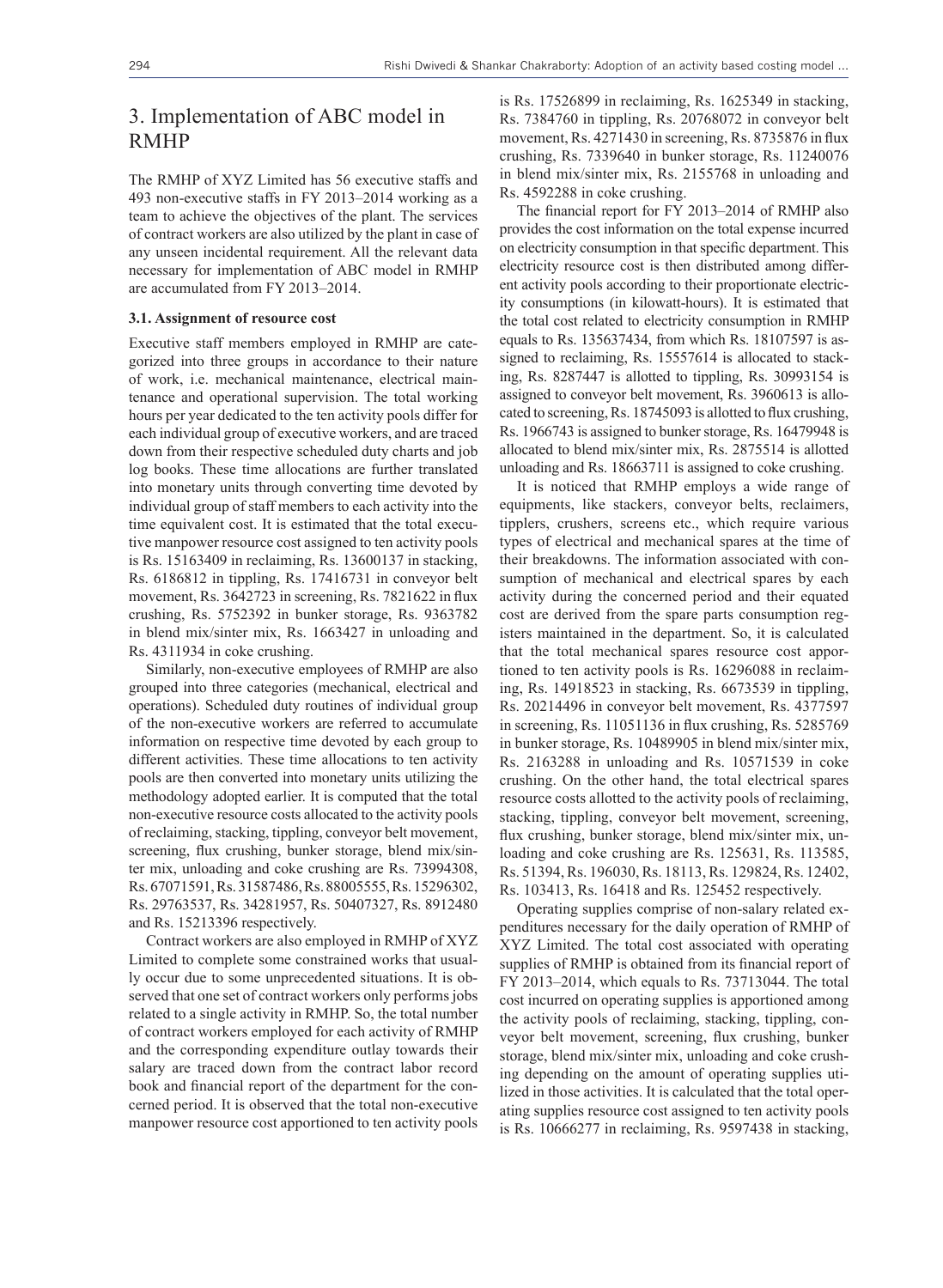Rs. 4312213 in tippling, Rs. 13975993 in conveyor belt movement, Rs. 1872311 in screening, Rs. 10452510 in flux crushing, Rs. 1562717 in bunker storage, Rs. 10260856 in blend mix/sinter mix, Rs. 1444776 in unloading and Rs. 9567953 in coke crushing.

Further, it is observed that the services of third party are also required for periodic maintenance of various machineries/equipments employed in RMHP, once their warranty periods expire. The total payments given to third party for their services in the concerned period are put into maintenance resource cost. The maintenance resource cost is then proportionately allocated to the activity pools of reclaiming, stacking, tippling, conveyor belt movement, screening, flux crushing, bunker storage, blend mix/sinter mix, unloading and coke crushing according to the service utilization of the third party by those activities in RMHP, and equals to Rs. 4494437, Rs. 4013417, Rs. 1776527, Rs. 6037832, Rs. 1142053, Rs. 4087193, Rs. 528237, Rs. 2827098, Rs. 658082 and Rs. 3945543 respectively.

In addition, it is also noticed that there are some organization level departments, like human resource department and finance department whose services are often necessary for smooth functioning of RMHP. The total cost of salaries for all the staffs deputed in these departments is obtained from the book of accounts of XYZ Limited. This administrative resource cost is allocated to RMHP based on the proportionate time devoted by the employees of those departments for performing administrative jobs related to RMHP. The administrative resource cost allotted to RMHP is further apportioned to ten activity pools in accordance to proportionate utilization by the activities, i.e. reclaiming, stacking, tippling, conveyor belt movement, screening, flux crushing, bunker storage, blend mix/sinter mix, unloading and coke crushing. Thus, it is computed that the total administrative resource costs allocated to activity pools of reclaiming, stacking, tippling, conveyor belt movement, screening, flux crushing, bunker storage, blend mix/sinter mix, unloading and coke

crushing are Rs. 4110600, Rs. 3801200, Rs. 1671800, Rs. 5298800, Rs. 956800, Rs. 2943200, Rs. 1021800,

#### **3.2. Allocation of activity costs to cost objects**

Rs. 3034200, Rs. 517400 and Rs. 2644200 respectively.

The next step of the developed ABC model is to estimate the value of the activity cost driver rate, which is calculated through dividing the total cost allocated to each activity pool by the operational hours available annually in the respective machine/equipment required for that activity. The annual available operational time for each machine is computed taking into account the time required for various types of maintenance activities, and considering the slack that is necessary for continuous and smooth functioning of RMHP. Subsequently, the activity cost driver rate so computed for each activity is multiplied by the actual running hours of the machinery utilized in that activity to obtain the actual cost related to that activity pool. The difference between the total cost allocated to one activity pool and the actual cost estimated for the same provides information on the unused capacity cost. The unused capacity cost of all activity pools sums up to Rs. 276978740 and it becomes the opportunity cost due to underutilization of various machines employed in RMHP. A detailed calculation of actual cost related to various activity pools as estimated using ABC model is given in Table 1.

Furthermore, it is also noticed that activity pools of tippling, conveyor belt movement, stacking and reclaiming are required in handling of all the raw materials in RMHP of XYZ Limited. Therefore, the actual cost assigned to those activity pools is proportionately allocated to cost objects of iron ore lump handling cost, iron ore fines handling cost, limestone handling cost, dolomite handling cost and coke handling cost on the basis of amount of total raw material managed in RMHP. Moreover, the facilities of bunker storage and blend mix/sinter mix are employed while managing the raw materials of dolomite, limestone, iron ore fines and coke. Thus, the

| Table 1. Detailed calculation of actual cost related to various activity pools. |  |  |  |
|---------------------------------------------------------------------------------|--|--|--|
|                                                                                 |  |  |  |

| <b>Activity pool</b>      | <b>Total cost</b><br>allocated (Rs) | <b>Actual running</b><br>hours of ma-<br>chine/year | Total un-utilized<br>hours of ma-<br>chine/year | <b>Activity cost</b><br>driver rate<br>(Rs/hour) | Actual cost<br>allocated<br>(Rs) | <b>Total unused</b><br>capacity cost (Rs) |
|---------------------------|-------------------------------------|-----------------------------------------------------|-------------------------------------------------|--------------------------------------------------|----------------------------------|-------------------------------------------|
| Reclaiming                | 160485248                           | 4380                                                | 2920                                            | 21984                                            | 96291149                         | 64194099                                  |
| Stacking                  | 144926997                           | 5840                                                | 1460                                            | 19853                                            | 115941598                        | 28985399                                  |
| Tippling                  | 67931979                            | 6570                                                | 730                                             | 9306                                             | 61138781                         | 6793198                                   |
| Conveyor belt<br>movement | 202906664                           | 4015                                                | 3285                                            | 27795                                            | 111598665                        | 91307999                                  |
| Screening                 | 35537942                            | 6570                                                | 730                                             | 4868                                             | 31984148                         | 3553794                                   |
| Flux crushing             | 93729991                            | 6570                                                | 730                                             | 12840                                            | 84356992                         | 9372999                                   |
| Bunker storage            | 57751656                            | 5840                                                | 1460                                            | 7911                                             | 46201325                         | 11550331                                  |
| Blend mix/<br>Sinter mix  | 114206606                           | 4745                                                | 2555                                            | 15645                                            | 74234294                         | 39972312                                  |
| Unloading                 | 20407152                            | 2190                                                | 5110                                            | 2796                                             | 6122146                          | 14285007                                  |
| Coke crushing             | 69636016                            | 6570                                                | 730                                             | 9539                                             | 62672414                         | 6963602                                   |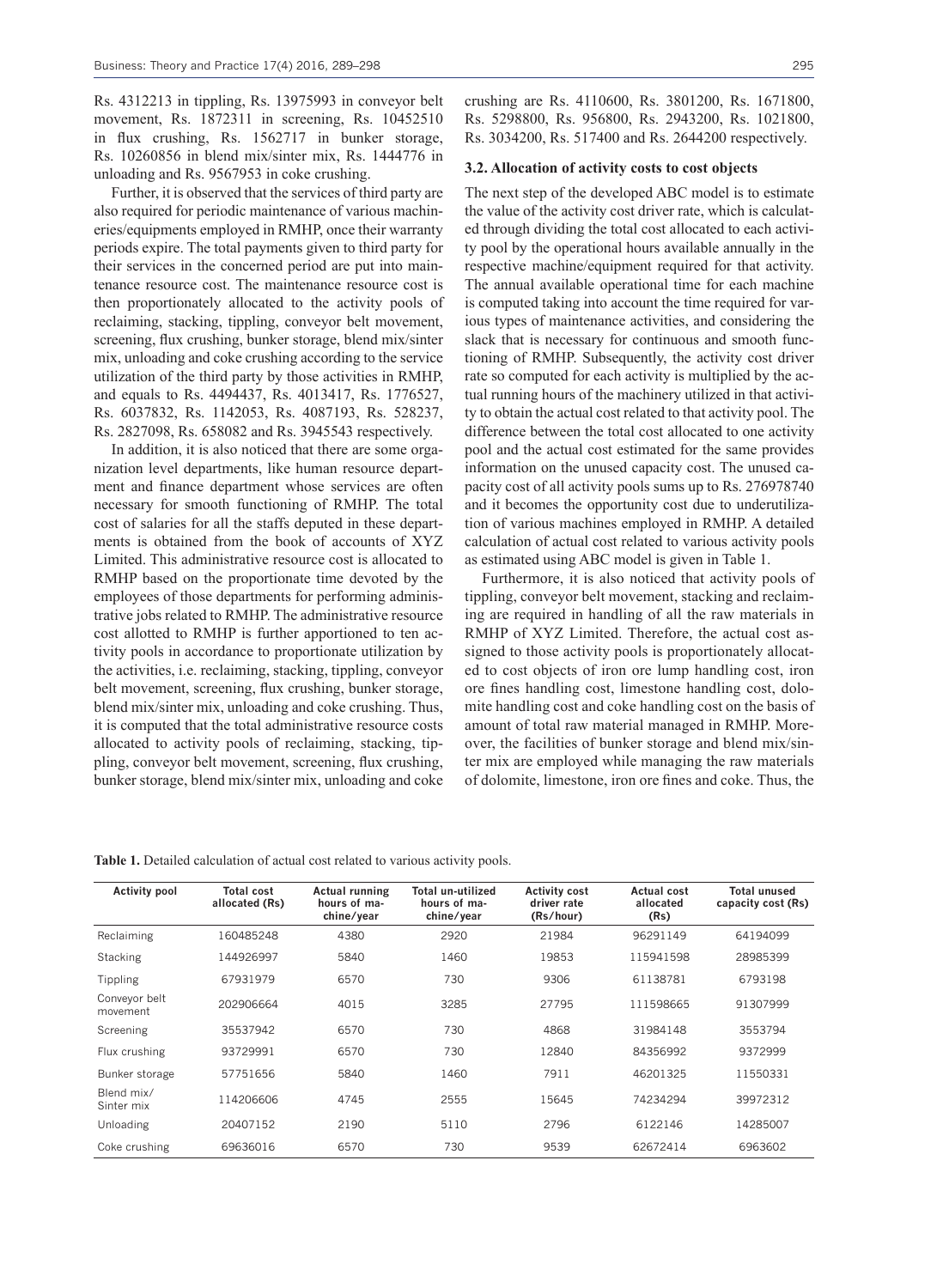actual costs related to activity pools of bunker storage and blend mix/sinter mix are apportioned among various cost objects, i.e. dolomite handling cost, limestone handling cost, iron ore fines handling cost and coke handling cost according to the proportionate utilization of the two activities during systematic movement of those four raw materials in RMHP. It is recognized that the activity pools of coke crushing and unloading comprise of those activity costs needed for uninterrupted flow of raw materials of coke in RMHP, and hence, the actual costs related to coke crushing and unloading are directly allocated to the cost object of coke handling cost. Flux crushers are required for pulverizing dolomite and lime-

stone, and therefore, the actual cost associated with the activity pool of flux crushing is assigned to the cost objects of dolomite handling cost and limestone handling cost on pro rata basis based on the quantity of those two raw materials crushed. Similarly, it is acknowledged that screens are employed while handling iron ore lumps, dolomite and limestone. So, the actual cost linked to the activity pool of screening is apportioned to cost objects of iron ore lump handling cost, dolomite handling cost and limestone handling cost according to proportion of total raw material screened in those three cases. Table 2 shows a detailed allocation of ten activity pools' cost to various cost objects based on ABC model.

| <b>Activity pool</b>        | Iron ore lump<br>handling cost (Rs) | Iron ore fines<br>handling cost (Rs) | Limestone<br>handling cost (Rs) | <b>Dolomite</b><br>handling cost (Rs) | Coke<br>handling cost (Rs) |
|-----------------------------|-------------------------------------|--------------------------------------|---------------------------------|---------------------------------------|----------------------------|
| Reclaiming                  | 30543552                            | 34934429                             | 10726834                        | 9850584                               | 10235749                   |
| Stacking                    | 36776675                            | 42063612                             | 12915894                        | 11860825                              | 12324592                   |
| Tippling                    | 19393221                            | 22181150                             | 6810860                         | 6254497                               | 6499052                    |
| Conveyor belt move-<br>ment | 35399097                            | 40487996                             | 12432091                        | 11416543                              | 11862938                   |
| Screening                   | 18147806                            |                                      | 7154854                         | 6681489                               |                            |
| Flux crushing               |                                     |                                      | 39521251                        | 44835741                              |                            |
| Bunker storage              |                                     | 23530335                             | 7918907                         | 7188926                               | 7563157                    |
| Blend mix/Sinter mix        |                                     | 37807526                             | 12723758                        | 11550856                              | 12152154                   |
| Unloading                   |                                     |                                      |                                 |                                       | 6122146                    |
| Coke crushing               |                                     |                                      |                                 |                                       | 62672414                   |

# 4. Results and discussions

It can be comprehended from the annual cost data of RMHP, estimated through implementation of the proposed ABC model, as given in Table 3, that ABC approach presents cost information in a more detailed and accurate manner than the traditional costing system, as shown in Table 4.

The information on unused capacity cost associated with each activity of RMHP is also revealed from the results elicited from the proposed ABC model, which otherwise remains hidden while employing the traditional costing system. In addition, the results provide the administrators of the department with an idea about the actual cost related to all the processes undertaken in RMHP. It would help the management of RMHP in taking correct decisions regarding capacity utilization, resource requirement plan, capital budgeting and cost minimization. Figure 6 shows various annual cost components of RMHP as computed utilizing information derived from ABC model.

Based on ABC model, cost per unit volume of material handled in RMHP is computed after dividing the total cost assigned to iron ore lump handling, iron ore fines handling, limestone handling, dolomite handling and coke handling by the respective quantity of raw materials managed in the department annually. In traditional costing system, cost per unit volume of material managed in RMHP is estimated after dividing the sum of total costs allocated to cost head of salaries and wages, operating supplies, raw water, treated water, electricity, rail traffic, road transport, mechanical spares, electrical spares and general maintenance (outside) by the total amount of all the raw materials handled in the department during the concerned year. It is acknowledged that ABC model provides more distinct value of cost per unit volume of material handled for each type of material managed in RMHP. Table 5 compares the average cost per unit volume of raw material handled in RMHP as estimated using the two costing models.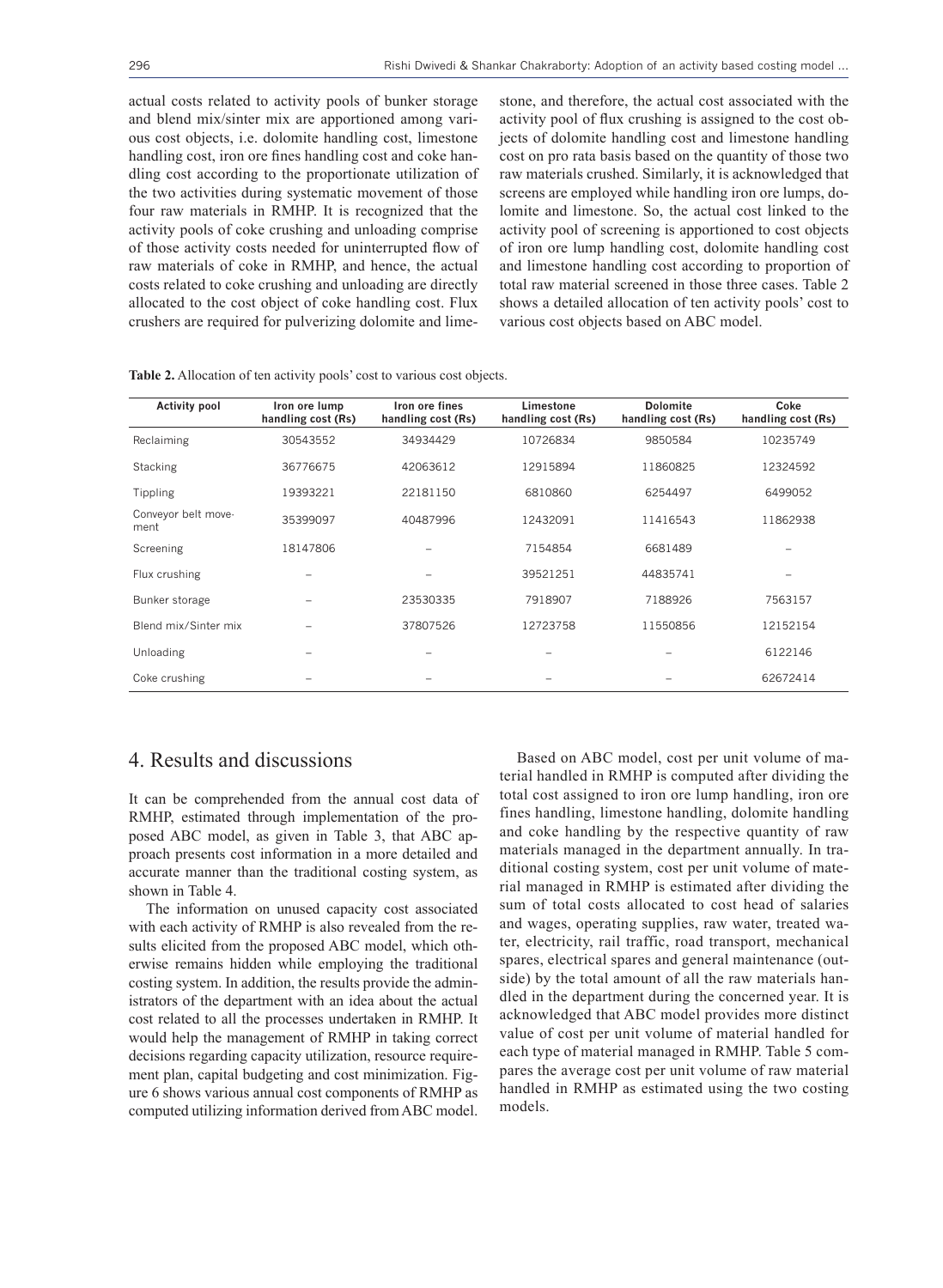**Table 3.** ABC report of annual cost in RMHP for FY 2013–2014.

| Cost object                  | Amount (in Rs) |
|------------------------------|----------------|
| Iron ore lump handling cost  | 140260351      |
| Iron ore fines handling cost | 201005047      |
| Limestone handling cost      | 110204449      |
| Dolomite handling cost       | 109639463      |
| Coke handling cost           | 129432202      |

**Table 4.** Traditional costing report of RMHP in FY 2013-2014.

| Cost head                     | <b>Expenditure (in Rs)</b> |
|-------------------------------|----------------------------|
| Salaries and wages            | 599725208                  |
| Operating supplies            | 73713044                   |
| Raw water                     | 2439628                    |
| Treated water                 | 2414262                    |
| Electricity                   | 135637434                  |
| Rail traffic                  | 69286462                   |
| Road transport                | 38272046                   |
| Mechanical spares             | 102041880                  |
| Electrical spares             | 892264                     |
| General maintenance (outside) | 29510422                   |



Unused capasity cost Coke handling cost Iron fines handling cost Iron ore lump handling cost Limestone handling cost Dolomit handling cost

**Figure 6.** Different cost components of RMHP on the basis of ABC model.

Steel demand in India is expected to remain high in the coming years on the basis of strong fundamental economic factors and small per capita consumption of steel, according to a presentation given to the Ministry of Mines by Tata Steel in 2014. However, traditional costing methods (practiced by the most of the steel plants in India) are not only incapable to provide the necessary framework for measuring cost accurately, but they are also inept to empower managers with sufficient information required for managing the organization's day-to-day activities effectively and efficiently. Besides, the long term sustainability of those steel plants is also highly dependent upon satisfying market requirements through a continuing value creation process. So, there is a need of a management technique that would facilitate in achieving cost leadership position for steel plants operating in the Indian contextual environment. This paper demonstrates the applicability of ABC model in a department of an Indian steel plant in providing more reliable and meaningful cost information to its managers that would guide them in taking a range of tactical, operational and strategic decisions. A framework to implement the ABC model in an Indian steel plant setting with bare minimum initial investment and almost negligible modification in the existing traditional management information system is also presented. These attributes of the developed ABC model make it easy and cost efficient to implement. The results derived from the implementation of ABC model would help the administration to improve the performance of various processes and activities, while utilizing the related information on the unused capacity cost, with the aim of obtaining long term sustainable competitive advantage. These results also provide strategic information to facilitate informed management decisions in the organization as well as help in monitoring various activities of the department in order to implement those decisions. Additionally, the application of the ABC model facilitates analysis of the efficiency and effectiveness of the department's resources and activities. Moreover, the distinct cost per unit volume data of quantity handled for five types of material in RMHP, computed using ABC model, helps to devise specific strategies for each type of material to minimize the associated costs. Although, this ABC model is designed for a specific department of a steel plant, there is enough future scope of its application at organization-wide level.

**Table 5.** Comparison of average cost per unit volume of raw material handled in RMHP.

| Cost object                  | ABC model                                   | Traditional costing system    |                                                                |
|------------------------------|---------------------------------------------|-------------------------------|----------------------------------------------------------------|
|                              | Cost/unit volume of<br>raw material handled | Average cost/unit volume of   | Average cost/unit volume of raw mate-<br>rial handled (Rs/ton) |
|                              | (Rs/ton)                                    | raw material handled (Rs/ton) |                                                                |
| Iron ore lump handling cost  | 78                                          |                               |                                                                |
| Iron ore fines handling cost | 98                                          |                               |                                                                |
| Limestone handling cost      | 175                                         | 151                           | 186                                                            |
| Dolomite handling cost       | 189                                         |                               |                                                                |
| Coke handling cost           | 215                                         |                               |                                                                |